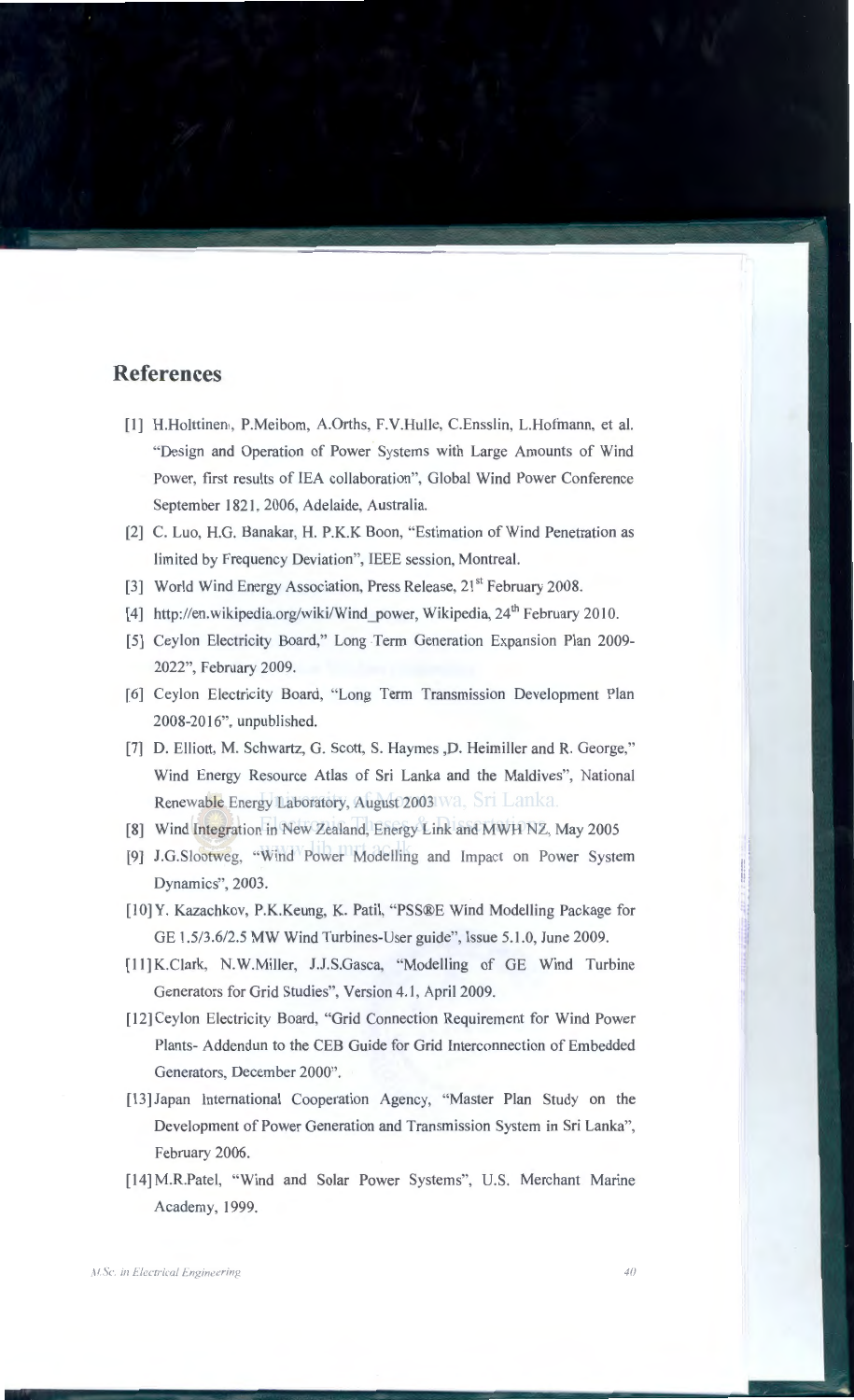# **Abbreviations**

| <b>CEB</b>   | Ceylon Electricity Board                     |
|--------------|----------------------------------------------|
| <b>DIFG</b>  | Doubly Fed Induction Generator               |
| <b>GE</b>    | General Electric                             |
| <b>GS</b>    | <b>Grid Substation</b>                       |
| GS/PS        | Grid Substation and Power Station            |
| N/A          | Not Applicable                               |
| PCC          | Point of Common Coupling                     |
| <b>PS</b>    | <b>Power Station</b>                         |
| <b>PSS®E</b> | Power System Simulator / Engineering         |
| <b>SCC</b>   | <b>Short Circuit Capacity</b>                |
| SS           | <b>System Stable</b>                         |
| <b>SSLS</b>  | System Stable with Load Shedding             |
| <b>SVC</b>   | <b>Static Var Compensators</b>               |
| <b>WTG</b>   | Wind Turbine Generator/Ioratuwa, Sri Lanka   |
|              | <b>Electronic Theses &amp; Dissertations</b> |
|              | www.lib.mrt.ac.lk                            |

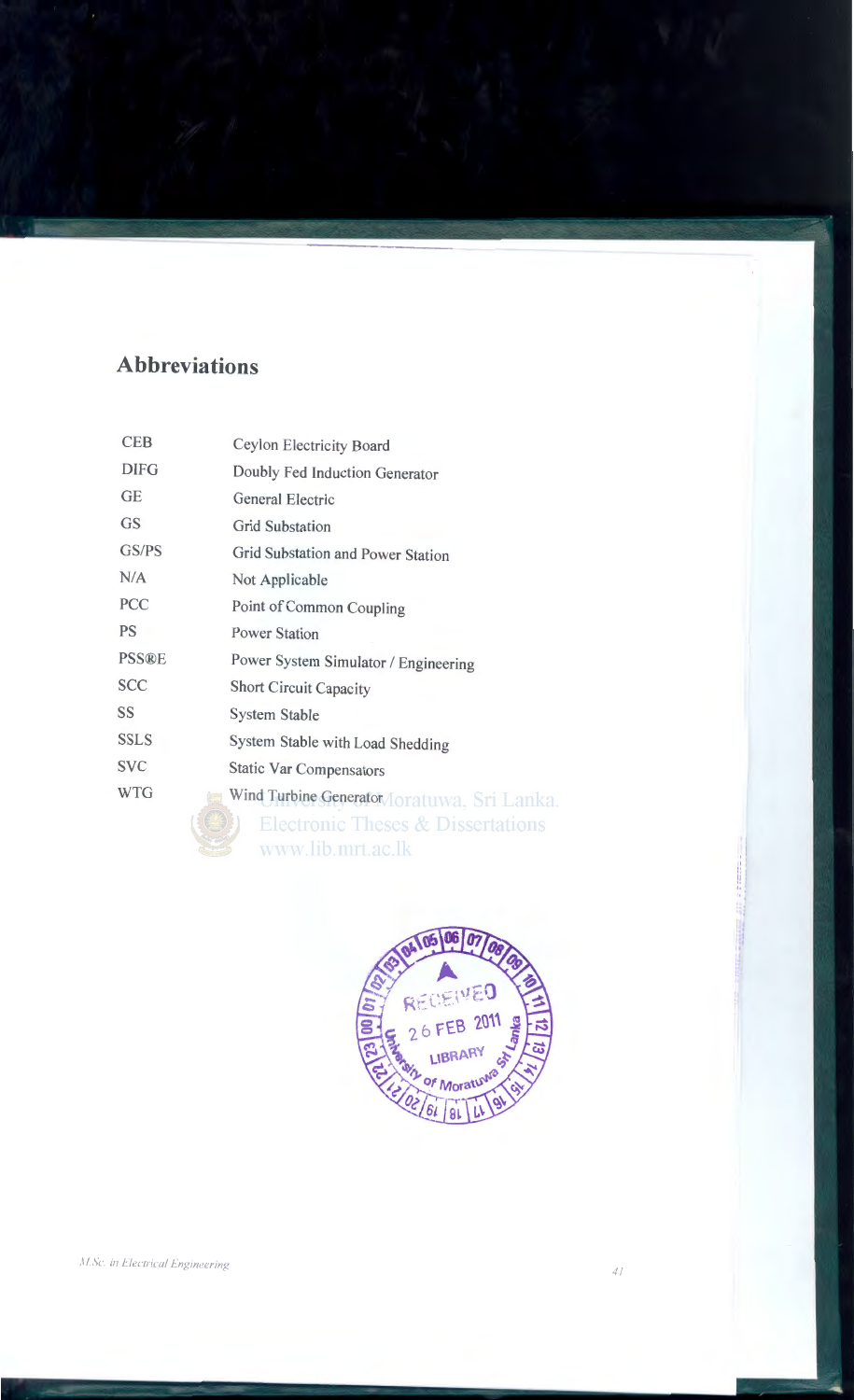#### Appendix A: Sri Lanka Wind Resource Map



4ppendix 4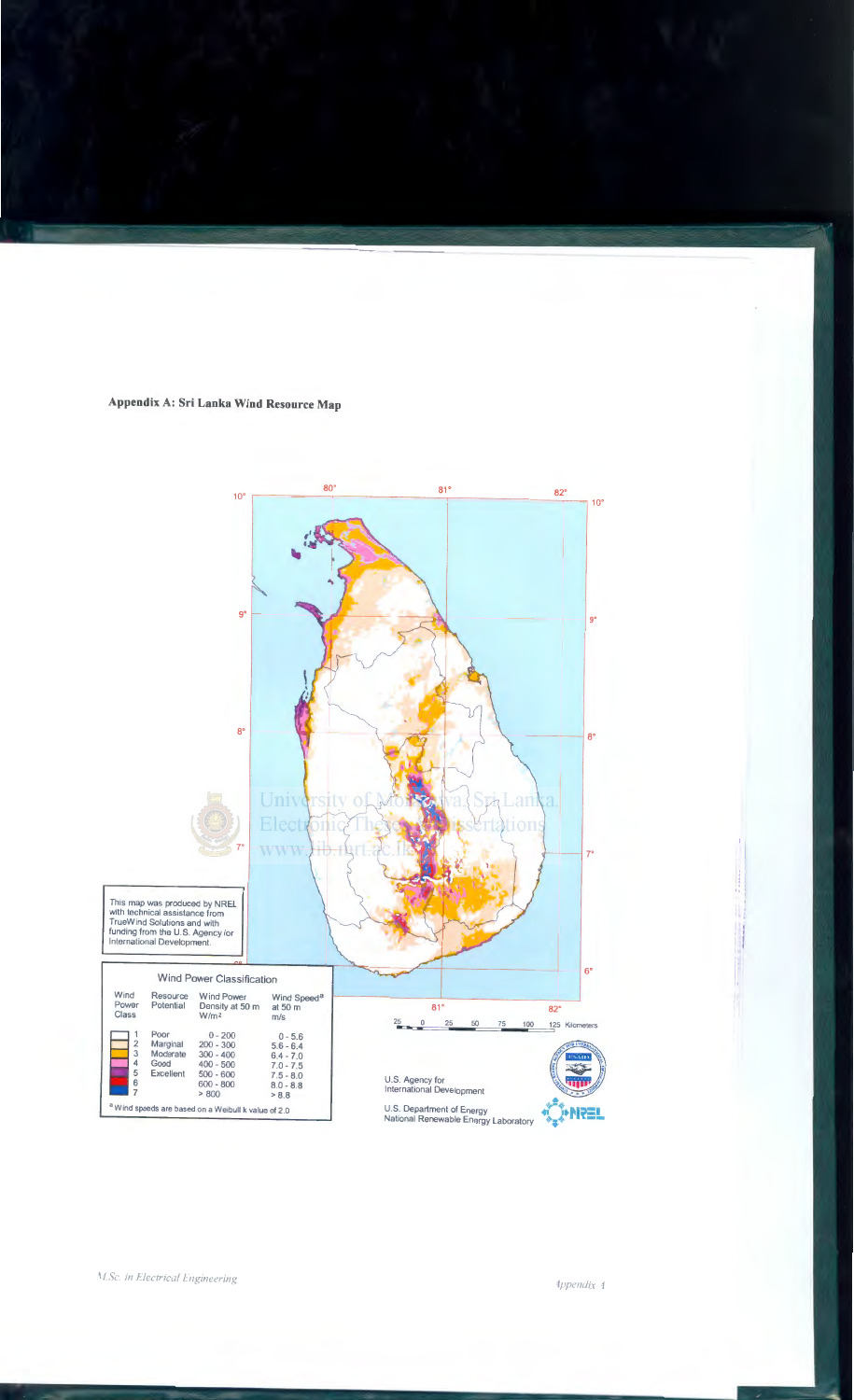### Appendix B: Wind speed and power by hour at Narakkalliya site

#### SPEED AND POWER BY HOUR

Narakkalliya New 40m - 000022 79° 43' E Flev 9999m LST=GMT-99 hours<br>01/00-12/01 8° 01' N  $N = +5$ 



Tue Jun 24 13:35:52 2003



M.Sc. in Electrical Engineering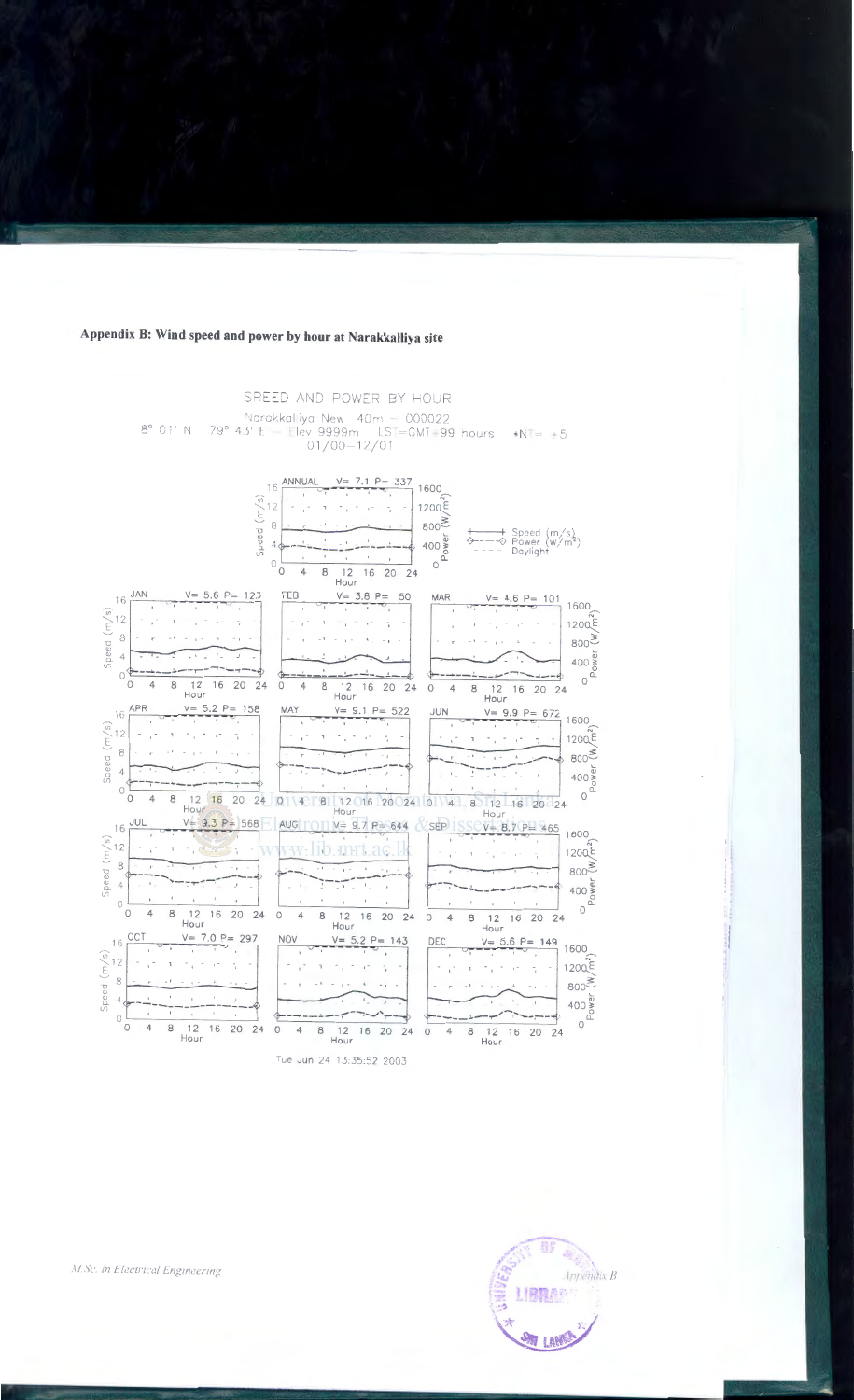

Appendix C: Map of Sri Lanka Transmission System in Year 2016

M.Sc. in Electrical Engineering

Appendix C